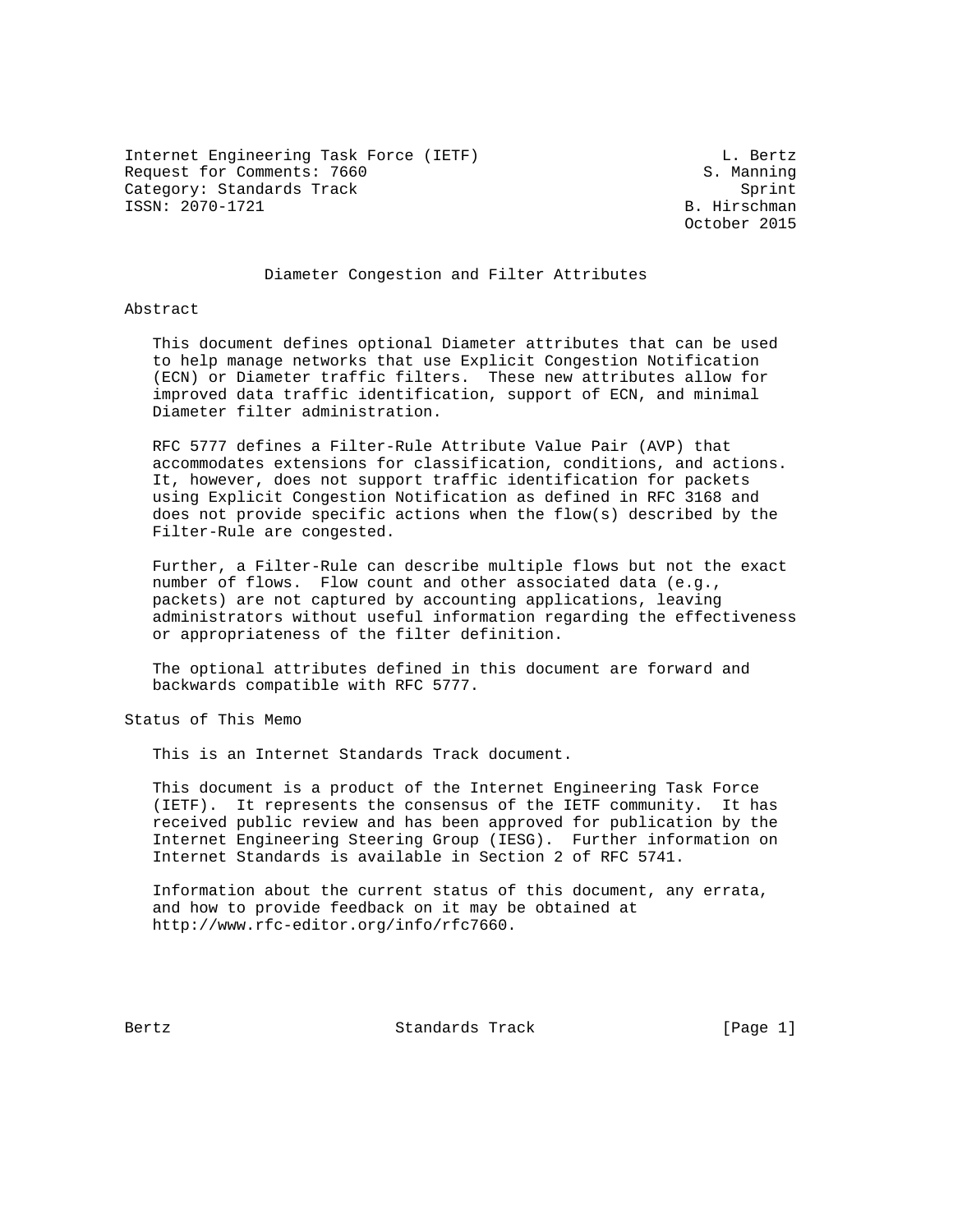# Copyright Notice

 Copyright (c) 2015 IETF Trust and the persons identified as the document authors. All rights reserved.

 This document is subject to BCP 78 and the IETF Trust's Legal Provisions Relating to IETF Documents (http://trustee.ietf.org/license-info) in effect on the date of publication of this document. Please review these documents carefully, as they describe your rights and restrictions with respect to this document. Code Components extracted from this document must include Simplified BSD License text as described in Section 4.e of the Trust Legal Provisions and are provided without warranty as described in the Simplified BSD License.

Table of Contents

| 2.1                                                                             |   |
|---------------------------------------------------------------------------------|---|
| ECN-IP-Codepoint, Congestion-Treatment and Filter Attributes.<br>3 <sub>1</sub> | 4 |
| ECN-IP-Codepoint AVP 4<br>3.1.                                                  |   |
| 3.2. Congestion-Treatment AVP 4                                                 |   |
|                                                                                 |   |
|                                                                                 |   |
|                                                                                 |   |
|                                                                                 |   |
| 5.                                                                              |   |
|                                                                                 |   |
| 5.2. Diameter Credit Control (CC) with Congestion Information . 6               |   |
| 6. Security Considerations 8                                                    |   |
|                                                                                 |   |
|                                                                                 |   |
|                                                                                 | 9 |

Bertz Standards Track [Page 2]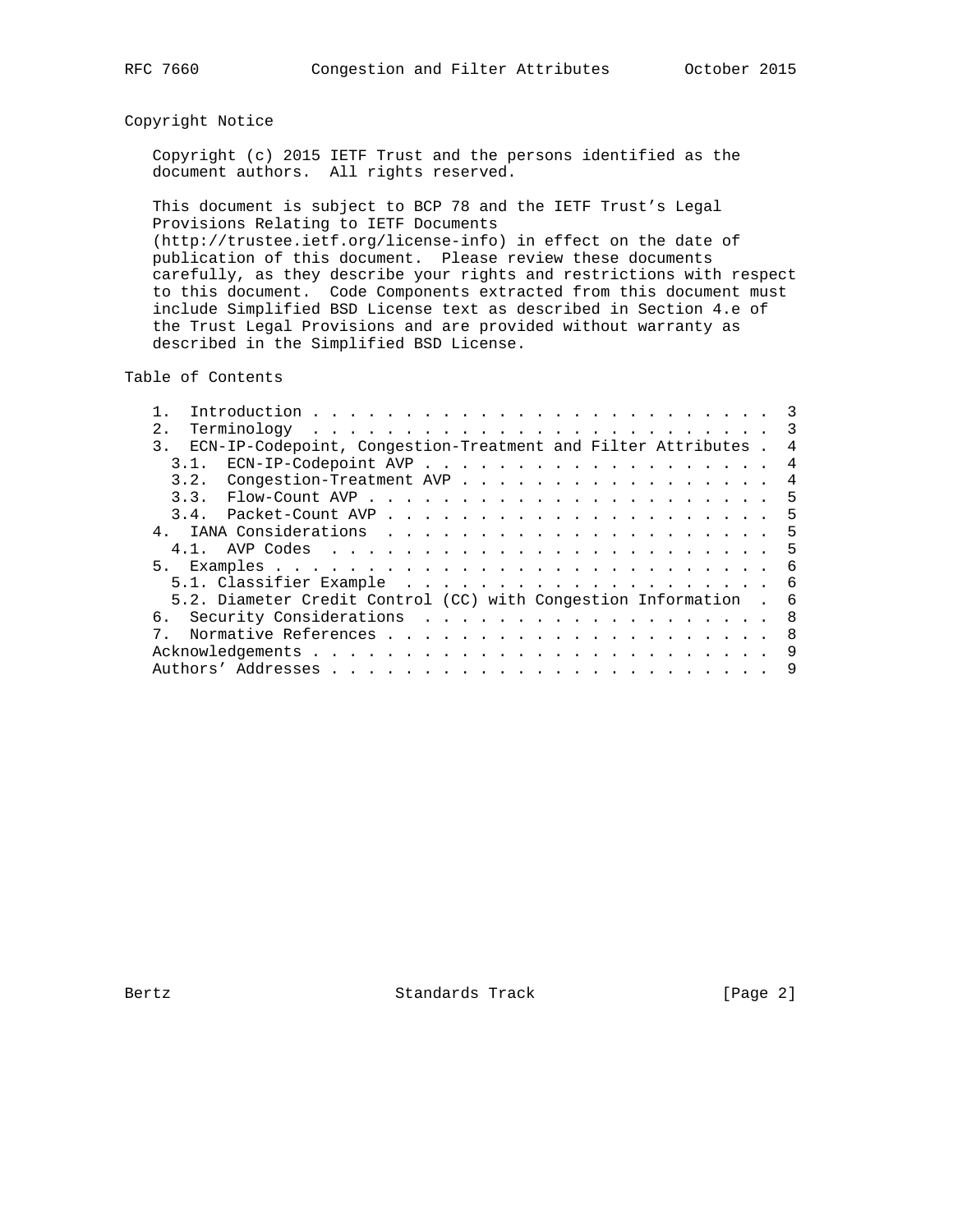# 1. Introduction

 Two optional AVPs related to Explicit Congestion Notification (ECN) [RFC3168] are specified in this document. The first AVP provides direct support for filtering ECN-marked traffic [RFC3168] and the second AVP provides the ability to define alternate traffic treatment when congestion is experienced.

 This document also defines two optional AVPs, Flow-Count and Packet- Count, used for conveying flow information within the Diameter protocol [RFC6733]. These AVPs were found to be useful for a wide range of applications. The AVPs provide a way to convey information of the group of flows described by the Filter-Rule, IPFilterRule, or other Diameter traffic filters.

The semantics and encoding of all AVPs can be found in Section 3.

 Such AVPs are, for example, needed by some congestion-management functions to determine the number of flows congested or used by administrators to determine the impact of filter definitions.

 Additional parameters may be defined in future documents as the need arises. All parameters are defined as Diameter-encoded Attribute Value Pairs (AVPs), which are described using a modified version of the Augmented Backus-Naur Form (ABNF), see [RFC6733]. The data types are also taken from [RFC6733].

### 2. Terminology

 The key words "MUST", "MUST NOT", "REQUIRED", "SHALL", "SHALL NOT", "SHOULD", "SHOULD NOT", "RECOMMENDED", "MAY", and "OPTIONAL" in this document are to be interpreted as described in RFC2119 [RFC2119].

Bertz Standards Track [Page 3]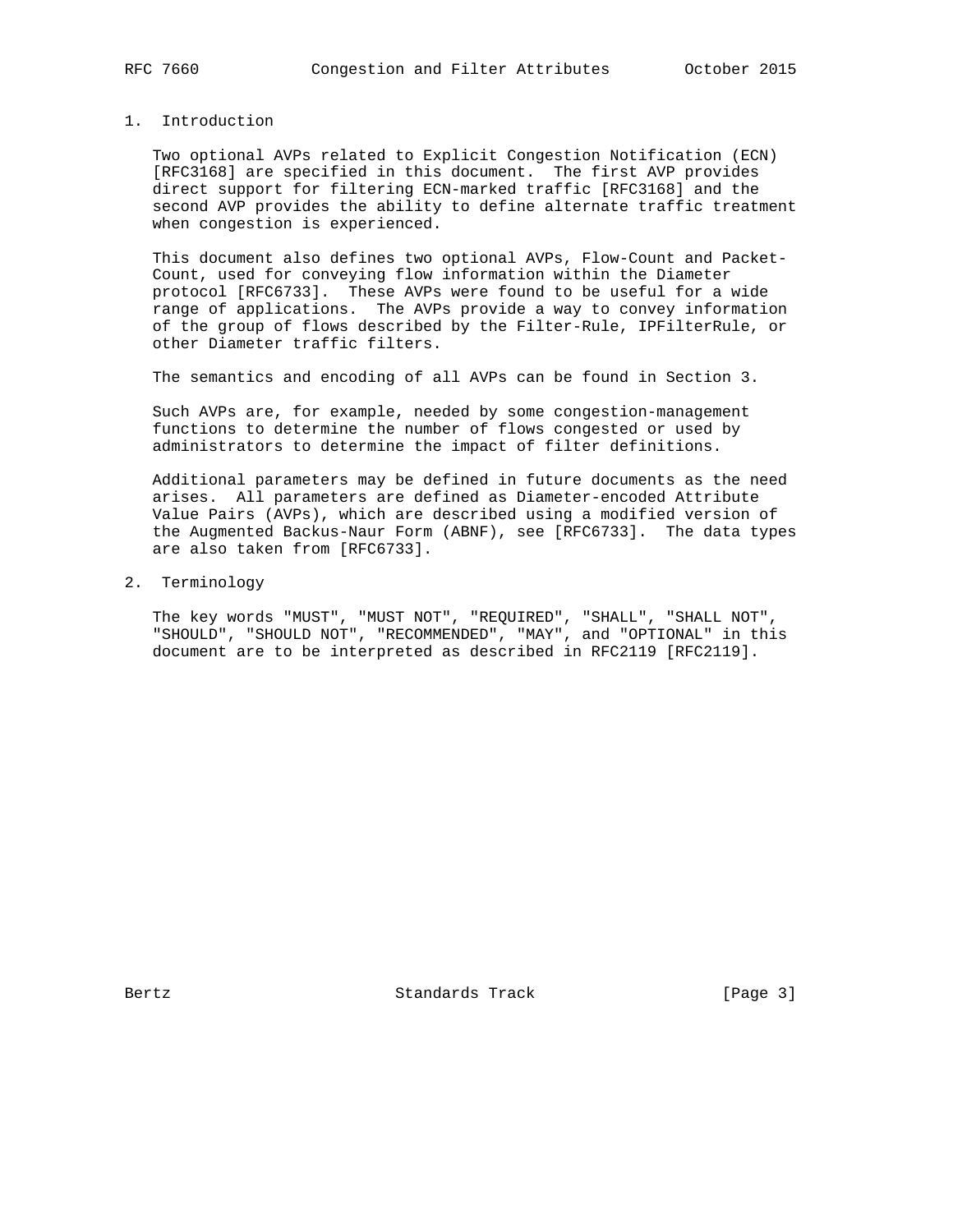- 3. ECN-IP-Codepoint, Congestion-Treatment, and Filter Attributes
- 3.1. ECN-IP-Codepoint AVP

 The ECN-IP-Codepoint AVP (AVP Code 628) is of type Enumerated and specifies the ECN codepoint values to match in the IP header.

| Value   Binary   Keyword |                                                                                                                                            | References                                       |
|--------------------------|--------------------------------------------------------------------------------------------------------------------------------------------|--------------------------------------------------|
| 00<br>01<br>10           | Not-ECT (Not ECN-Capable Transport)<br>$ECT(1)$ (ECN-Capable Transport)<br>$ECT(0)$ (ECN-Capable Transport)<br>CE (Congestion Experienced) | [RFC3168]<br>[RFC3168]<br>[RFC3168]<br>[RFC3168] |

 When this AVP is used for classification in the Filter-Rule, it MUST be part of the Classifier Grouped AVP as defined in RFC 5777.

3.2. Congestion-Treatment AVP

 The Congestion-Treatment AVP (AVP Code 629) is of type Grouped. It indicates how to treat traffic IP (5-tuple) flow(s) when congestion is detected. The detection of congestion can be based on the reception of IP packets with the Congestion Experience (CE) codepoint set (see [RFC3168]) or by any other administratively defined criteria.

 A Filter-Rule may contain a Classifier that describes one or many 5-tuples per RFC 5777. This treatment applies to all packets associated to all 5-tuples (flows) captured by the Filter-Rule.

 If the Congestion-Treatment AVP is absent, the treatment of the congested traffic is left to the discretion of the node performing quality-of-service (QoS) treatment.

```
 Congestion-Treatment ::= < AVP Header: 629 >
                   { Treatment-Action }
                   [ QoS-Profile-Template ]
[ QoS-Parameters ]
* [ AVP ]
```
 Treatment-Action, QoS-Profile-Template, and QoS-Parameters are defined in RFC 5777. The Congestion-Treatment AVP is an action and MUST be an attribute of the Filter-Rule Grouped AVP as defined in RFC 5777.

Bertz Standards Track [Page 4]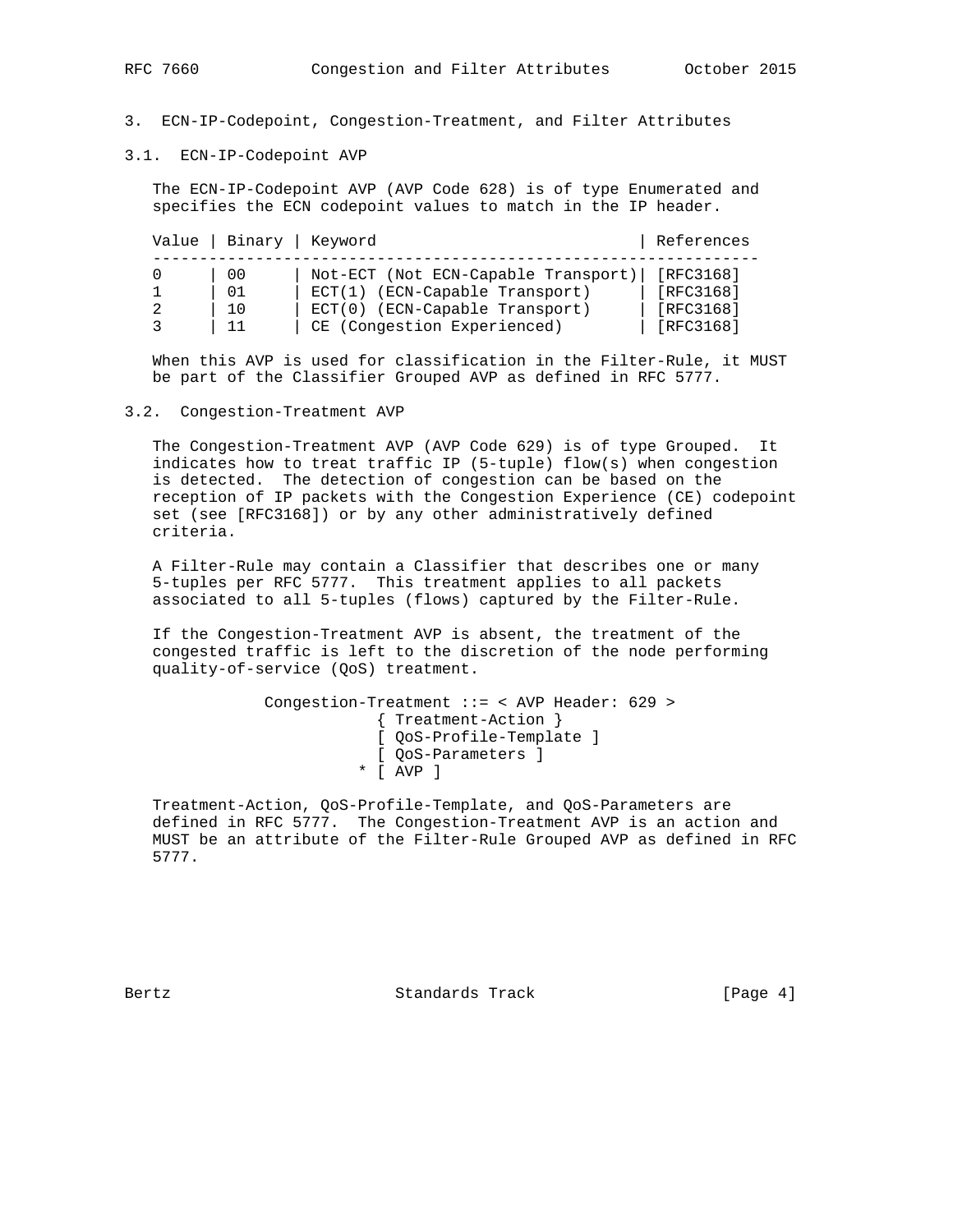# 3.3. Flow-Count AVP

The Flow-Count AVP (AVP Code 630) is of type Unsigned64.

 It indicates the number of protocol-specific flows. The protocol is determined by the filter (e.g., IPFilterRule, Filter-Id, etc.).

#### 3.4. Packet-Count AVP

The Packet-Count AVP (AVP Code 631) is of type Unsigned64.

 It indicates the number of protocol-specific packets. The protocol is determined by the filter (e.g., IPFilterRule, Filter-Id, etc.).

- 4. IANA Considerations
- 4.1. AVP Codes

 IANA allocated AVP codes in the IANA-controlled namespace registry specified in Section 11.1.1 of [RFC6733] for the following AVPs that are defined in this document.

| AVP                  | AVP     | Section                       | Code Defined Data Type |
|----------------------|---------|-------------------------------|------------------------|
| ECN-IP-Codepoint     | 628 3.1 |                               | Enumerated             |
| Congestion-Treatment | 629     | $\overline{3}$ $\overline{2}$ | Grouped                |
| Flow-Count           | 630     | 3.3                           | Unsigned64             |
| Packet-Count         |         | 631 3.4                       | Unsigned64             |

Bertz Standards Track [Page 5]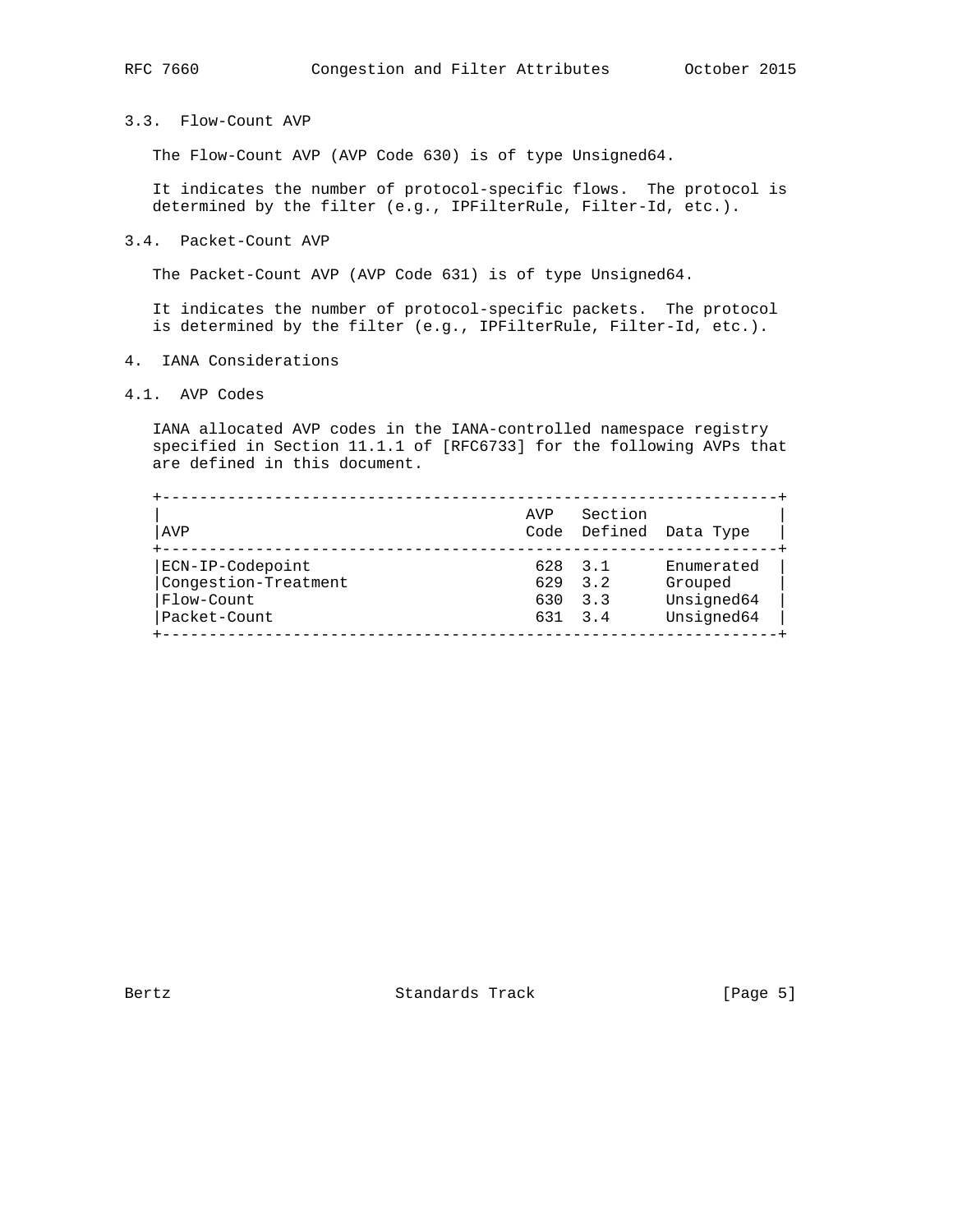### 5. Examples

 The following examples illustrate the use of the AVPs defined in this document.

#### 5.1. Classifier Example

 The Classifier AVP (AVP Code 511) specified in RFC 5777 is a grouped AVP that consists of a set of attributes that specify how to match a packet. The addition of the ECN-IP-Codepoint is shown here.

```
 Classifier ::= < AVP Header: 511 >
                { Classifier-ID }
                [ Protocol ]
                [ Direction ]
                [ ECN-IP-Codepoint ]
              * [ From-Spec ]
              * [ To-Spec ]
              * [ Diffserv-Code-Point ]
               [ Fragmentation-Flag ]
              * [ IP-Option ]
              * [ TCP-Option ]
               [ TCP-Flags ]
              * [ ICMP-Type ]
              * [ ETH-Option ]
              * [ AVP ]
```
 Setting the ECN-IP-Codepoint value to 'CE' would permit the capture of CE flags in the Flow.

 Another Classifier with the ECN-IP-Codepoint value of 'ECT' could be specified and, when coupled with the Flow-Count AVP, reports the number of ECT-capable flows.

5.2. Diameter Credit Control (CC) with Congestion Information

 Diameter nodes using Credit Control can use the Congestion-Treatment AVP to trigger specific actions when congestion occurs. This is similar to the Excess-Treatment Action. The ability to detect when congestion occurs is specific to the AVPs in the Filter-Rule and Diameter Client and is no different than how 'Excess' can be determined for Excess-Treatment. If conditions associated with Excess-Treatment [RFC5777] or Congestion-Treatment have occurred, Diameter Clients may autonomously send Credit-Control Requests (CCRs) during the Service Delivery session as interim events. This is shown in Figure 1.

Bertz Standards Track [Page 6]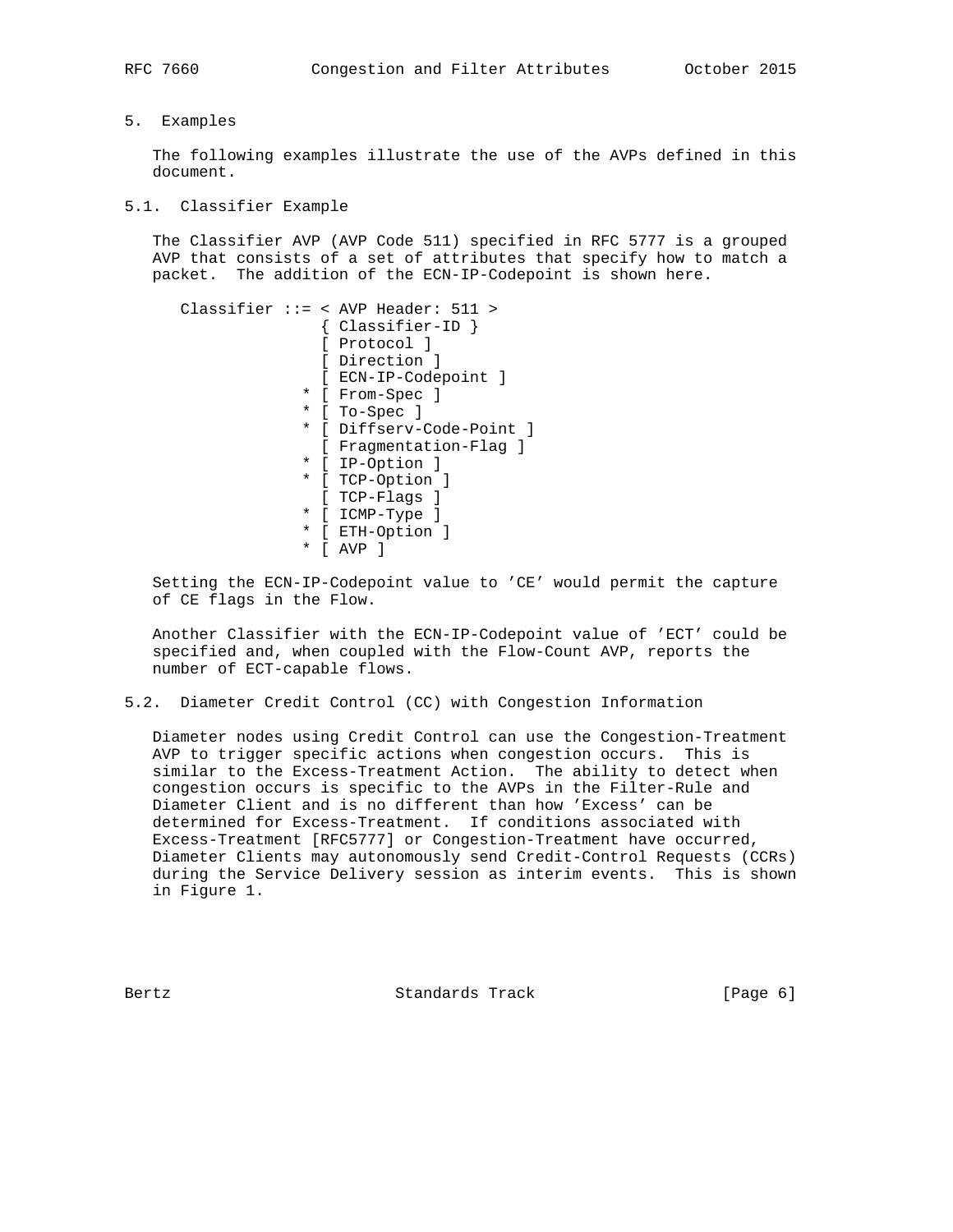Service Element End User (CC Client) CC Server | | | (1) Service Request |-------------------->| |  $|(2)$  CCR (Initial, | | QoS-Resources(QoS-Desired)) | | |--------------------------------->| | |(3) CCA (Granted-Units, | | | QoS-Resources(QoS-Authorized))| | |<---------------------------------| (4) Service Delivery |<------------------->| | (5) Congestion Detected | (6) Congestion Treatment Occurs | (7) CCR (Termination, Used-Units, Flow-Count, Packet-Count, | | QoS-Resources(QoS-Delivered)) | | |--------------------------------->| | |(8) CCA | | |<-------------------------------->| | | | | | | |(9) End of Service | | |-------------------->| | | |(10)CCR (Termination, Used-Units, | Flow-Count, Packet-Count, | | QoS-Resources(QoS-Delivered)) | | |--------------------------------->| (11) CCA | |<---------------------------------|

## Figure 1: Example of a Diameter Credit Control with Congestion Information

 The 'Used-Service-Units' described in RFC 5777 examples is customarily a Service-Units, Time-Units, or Byte-Count AVP. This is insufficient to represent network state and does not differentiate between throughput and good-put (good or quality throughput) even though the filters may imply good or poor throughput.

 Flow-Count and Packet-Count AVPs defined in this document could be sent with a CCR when the triggering event is related to Congestion- Treatment. This provides the CC Server with a better view of the type of congested traffic for improved decision making and charging. Sending such AVPs under any condition permits rudimentary traffic profiling regardless of network conditions. For instance, low byte counts per packet is indicative of web traffic and high byte counts

Bertz Standards Track [Page 7]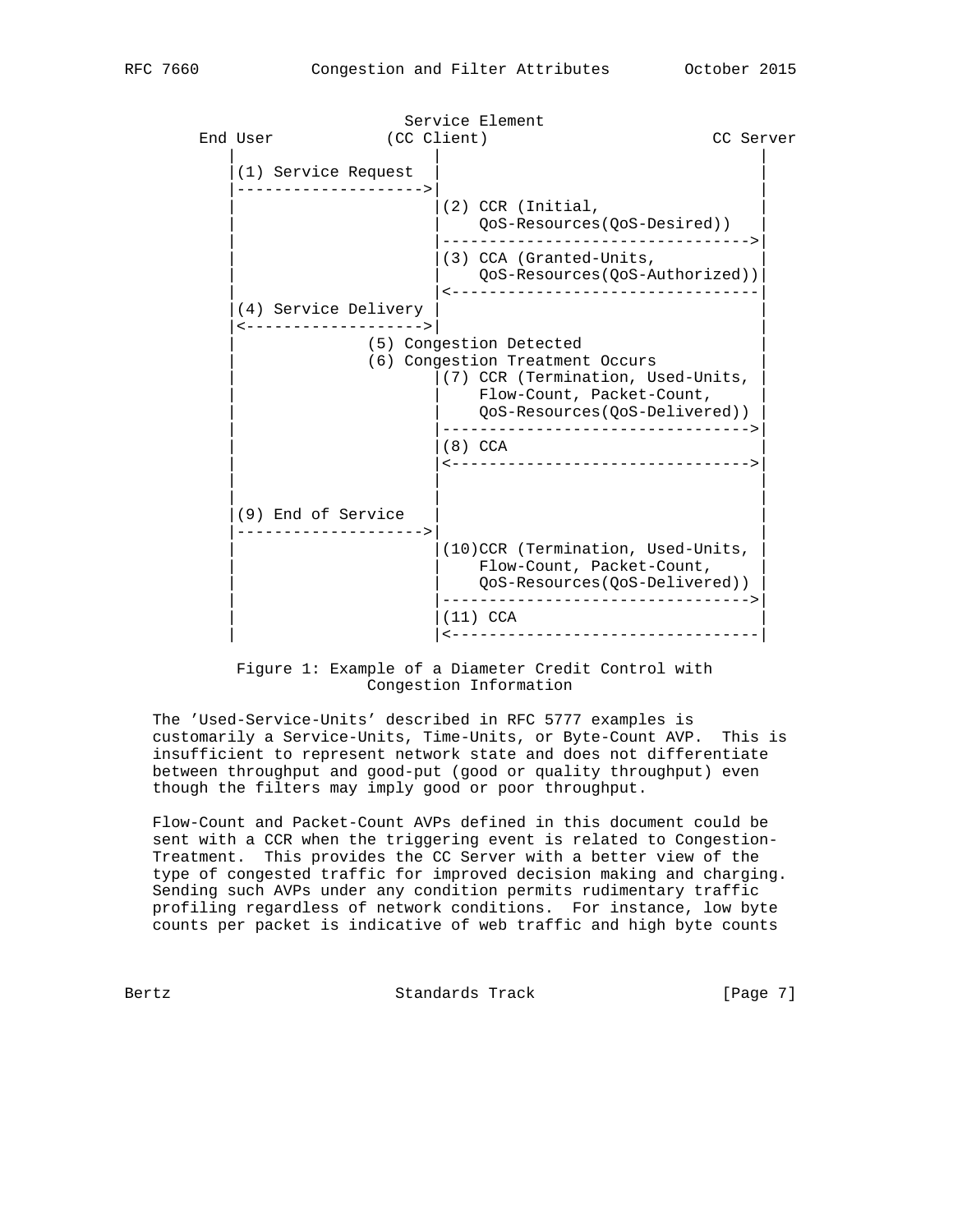per packet with a small number of flows may be indicative of video traffic. Enriched reporting described here provides relief from Deep Packet Inspection load and loss of information as traffic becomes increasingly encrypted.

 Some services, e.g., streaming services, limit the number of flows, Flow-Count, as opposed to other units, i.e. Byte-Count. In such a case, the Flow-Count AVP may be used in place of Service-Units.

6. Security Considerations

 This document describes an extension of RFC 5777 that introduces a new filter parameter applied to ECN as defined by [RFC3168]. It also defines a new Grouped AVP that expresses what action to take should congestion be detected. The Grouped AVP reuses attributes defined in RFC 5777. As these are extensions to RFC 5777, they do not raise new security concerns.

 The Flow-Count and Packet-Count AVPs can be provided in conjunction with customary AVPs, e.g., Bytes, Time, Service units, during accounting activities as described in the base protocol [RFC6733] or other Diameter applications. These new AVPs provide more information that can be privacy sensitive. The privacy sensitivity is directly related to traffic captured by filters and associated reports. Narrow filtering, which creates the highest level of privacy sensitivity, is too resource intensive to be widely applied on large networks. Paradoxically, improving reporting information lessens the depth of inspection required to characterize traffic for many congestion management activities as noted in Section 5.2.

 If an administrator can provide congestion actions without the need to report them to a Diameter application, they should use the Congestion-Treatment AVP, which also reduces Diameter traffic during congestion events.

 The Security Considerations of the Diameter protocol itself have been discussed in RFC 6733 [RFC6733]. Use of the AVPs defined in this document MUST take into consideration the security issues and requirements of the Diameter base protocol.

- 7. Normative References
	- [RFC2119] Bradner, S., "Key words for use in RFCs to Indicate Requirement Levels", BCP 14, RFC 2119, DOI 10.17487/RFC2119, March 1997, <http://www.rfc-editor.org/info/rfc2119>.

Bertz Standards Track [Page 8]